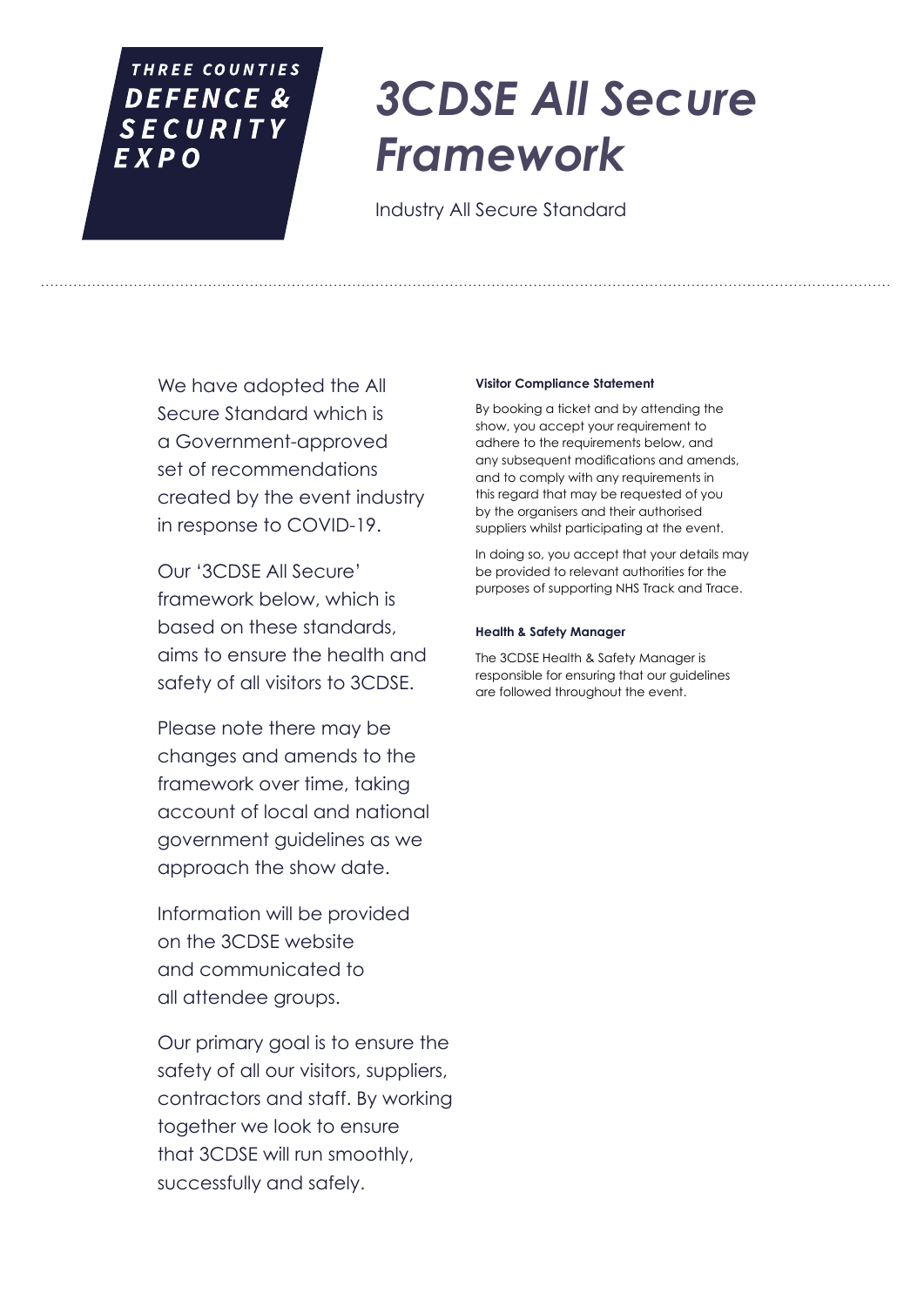



## **Physical Distancing**

#### **Crowd Density Standard (CDS)**

By controlling density, particularly at pinch points, we can maintain appropriate physical distancing throughout the event.

We hire the whole of the Three Counties Showground, which includes the entire land area surrounding the Exhibition hall. Several of our exhibits will be outdoors providing plenty of space to help avoid crowd build up.

#### **Eliminating Handshakes**

We recommend not shaking hands…elbow bumps or a nod of the head are preferable!

#### **Set up and break down**

We are operating to enhanced guidelines to assist contractors during set up and break down. This will include allocated time slots for contractor driver deliveries and collections.

#### **Staggered Exhibitor Set up**

Exhibitors will be asked to choose a time slot for setting up their stands on 7 July. The duration of set ups will be capped – but you'll be able to let us know if you need more time.

We will not be allowing set up on the Live day 8 July. This is because we will do a 'deep clean' of the venue on the evening of 7 July in order to ensure maximum cleanliness for all visitors attending the following day.

#### **Visitor Arrival and Social Distancing**

Our venue lends itself well to allowing social distancing on arrival. With no major transport infrastructures on the doorstep, visitor arrival is usually by private car or taxi, therefore reducing the potential for crowds.

Due to health check processes, you may be required to wait a little longer than normal whilst going through the registration process.

Peak points for arrival on 8 July are likely to be between 9.30am and 11am, therefore we suggest avoiding these times if you would like a more speedy registration.

#### **Registration**

Our registration systems are touchless. All visitors are asked to pre-print his/her badge and bring this with them on each day of attendance.

You will be provided with a lanyard and wallet for your pre-printed badge on your arrival.

#### **Floor Planning**

We are working with our shell scheme providers to ensure that we can effectively manage crowd density on the exhibition floor. This may include one-way traffic flows, directional signage and Perspex splash screens.

Our Crowd Density stewards will be monitoring the Exhibition floor. As well as being able to help visitors and answer questions, they will also monitor visitor traffic flow and highlight to visitors when an area may exceed safe numbers.

#### **Meeting Areas**

We are introducing meeting areas where exhibitors and visitors may book on the day of the show to have more lengthy conversations away from the exhibitor corridors.

Each meeting area will be monitored by one of our friendly receptionists, who will manage a traffic light system which will be visible at a high level, allowing the visitor to see when the meeting area is available. There will be regular cleaning between visitors and Covid-safety measures such as Perspex splash barriers in place.

#### **Conference Rooms**

Our Conference room will follow local authority distancing guidance. We will have enhanced measures in place such as one-way entrance and exits where feasible, and enhanced cleaning measures.

If you are attending concurrent sessions, you will be encouraged to retain the same seat location.

#### **Food & Beverage**

The Thales Food for Thought Café will have enhanced measures in place such one-way entrance and exits, more outdoor seating, and more food prepackaged or served in closed containers.

Our coffee and tea vans will have splash screens and all food and beverage providers will be operating to enhanced cleanliness standards.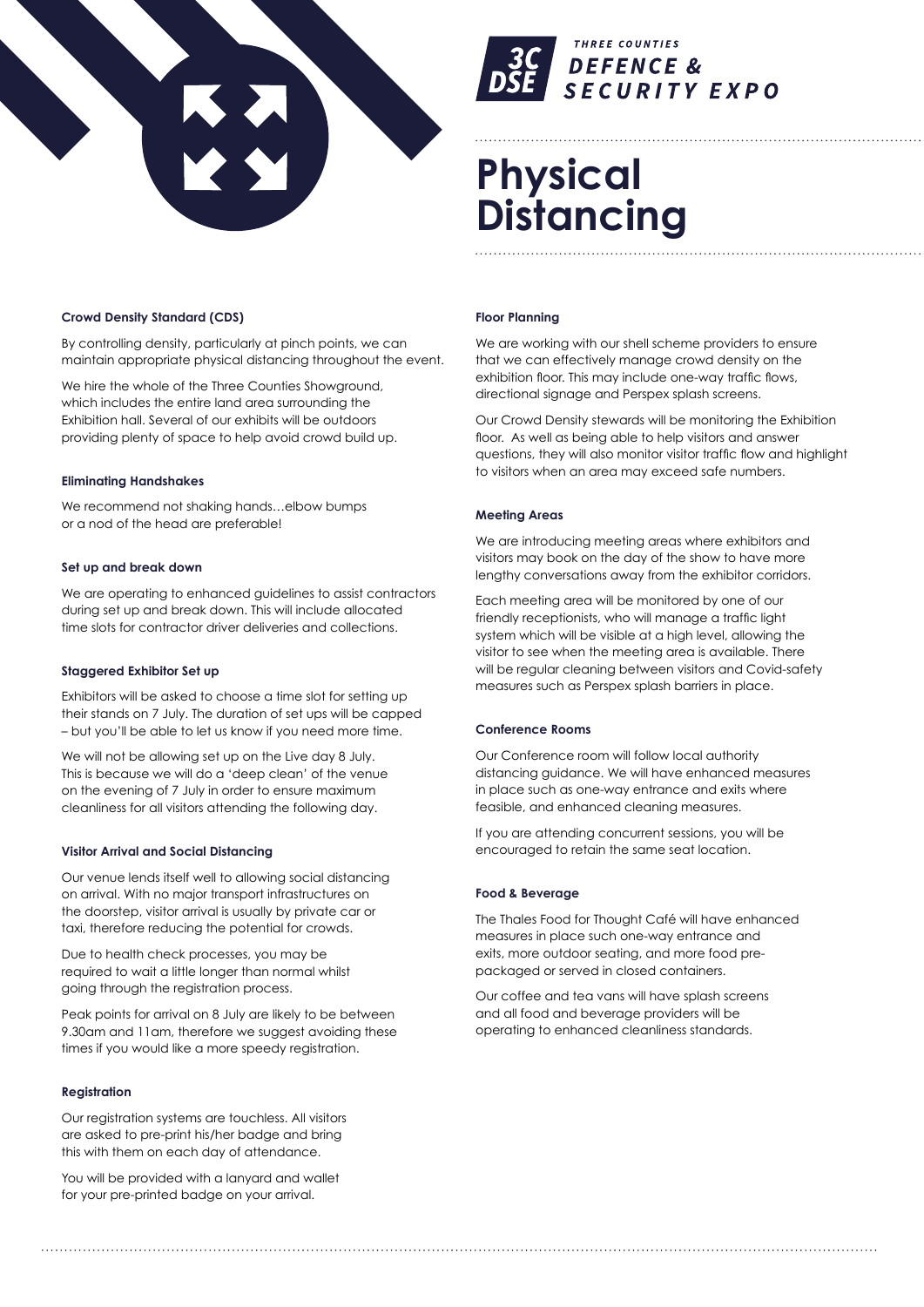



## **Cleaning & Hygiene Measures**

#### **Venue Cleaning**

We will have extra cleaning measures in place, including cleaning of the venue prior to move in and following the exhibition stand set up, prior to the event opening.

#### **Venue Ambient Environmental Controls**

Where possible, we will have measures in place to ensure proper ventilation, temperature and humidity controls are in place.

#### **Waste Management**

Collection and removal of waste bins will be increased to minimise risk and there will be an increased number of waste receptacles available.

#### **Stand Cleaning**

To ensure we can maintain a consistent standard of cleanliness, there will be a mandatory Exhibitor Cleaning Pack which will be available via the Storefront. Exhibitors will be required to disinfect their booths and exhibits regularly throughout the event.

#### **Hand Sanitisers**

Hand Sanitising stations will be positioned at key locations throughout the event.

#### **Conference Rooms**

All equipment, including AV will be disinfected between each use, and conference rooms will have an increased cleaning schedule throughout the day.

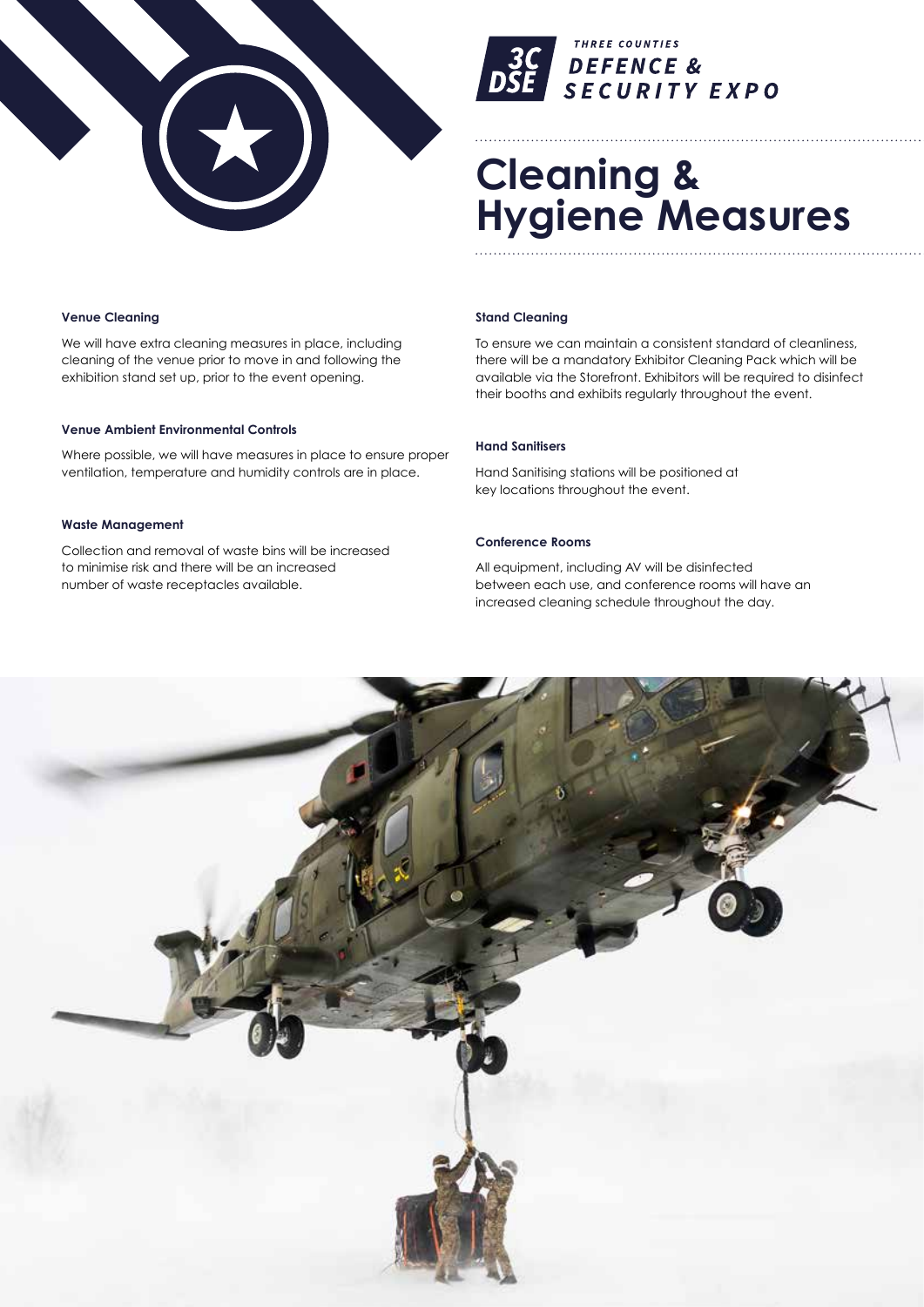



### **Protect and Detect**

#### **Contact Tracing**

In order to support local authorities in contact tracing efforts, all visitors will be required to sign in via a Contact Tracing QR code.

#### **Infrared and Thermal Imaging Temperature Screening**

Our Health & Safety Monitors may take the temperature of visitors on arrival. If your temperature is above normal, you may barred entrance from the event.

By booking a ticket to attend any element of the event, you agree that you are subject to the measures outlined in this framework and in any other such measures that may be implemented by the Organisers.

#### **Enhanced First Aid & Medical Support**

We will be operating enhanced First Aid and medical support throughout the event.

We will have procedures in place to respond to any notification of a visitor who may be showing symptoms of Covid, or any outbreak.

#### **Quarantine Area**

We will have a dedicated quarantine area for any person showing symptoms of Covid-19.

#### **Emergency Response Plans**

We will have in place Emergency Response Plans for possible Covid-19 incidents.

#### **Personal Protective Equipment (PPE)**

Key personnel, including cleaning, medical, food and beverage workers etc will be offered PPE.

#### **Facemasks**

In line with local authority requirements pertaining at the time of the event, all visitors and site personnel may be required to wear a facemask all or some of the duration of their time at the event.

#### **Covid-19 Personal Safety Provisions**

Your health, safety and welfare is our top priority.

As a not-for-profit organisation, whilst we have maintained our entrance tickets free of charge for visitors to the 3CDSE Expo & Conference 8 July, there will be a mandatory £5+VAT charge to support our enhanced safety measures.

Any profits from 3CDSE are distributed to military charities and to 3CDSG, a trade group which supports business development for SMEs in the industry.